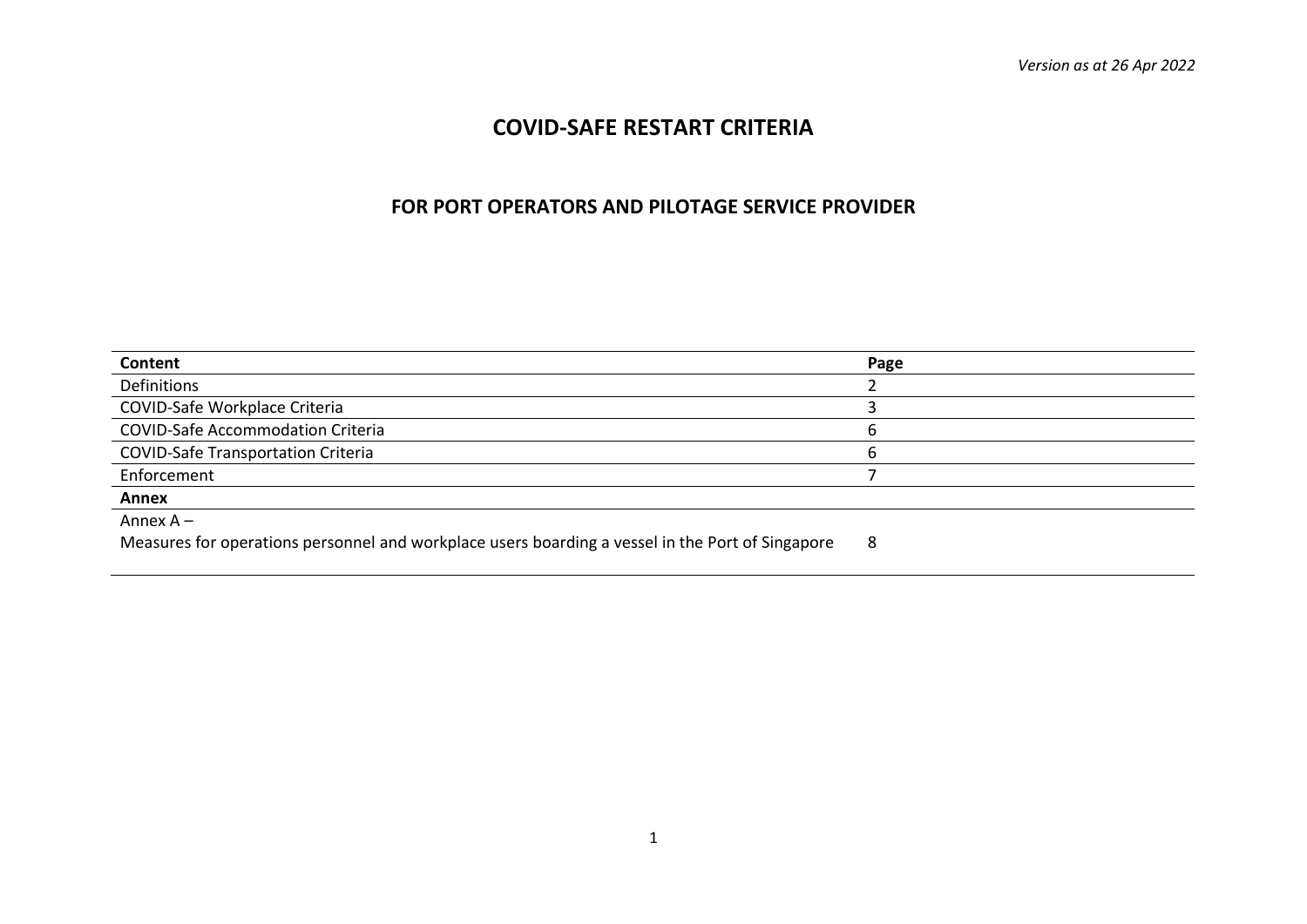## **Definitions**

In this COVID-SAFE restart criteria for Port Operators and Pilotage Service Provider,

- i. "Workplace" refers to work premises of the Port Operators and Pilotage Service Provider, such as canteens, workshops, port terminals, and marine services base.
- ii. "Operations personnel" refers to all employees of Port Operators and essential contractors of Port Operators; and Pilotage Service Provider.
- iii. "Employees" refers to all employees of Port Operators and Pilotage Service Provider.
- iv. "Workplace users" refers to all employees of contractors (who are not essential contractors of Port Operators), vendors and suppliers who use the Workplace.
- v. "Essential contractors of Port Operators" refers to companies that Port Operators contract to carry out essential port terminal operations (e.g. Lashing, Stevedoring).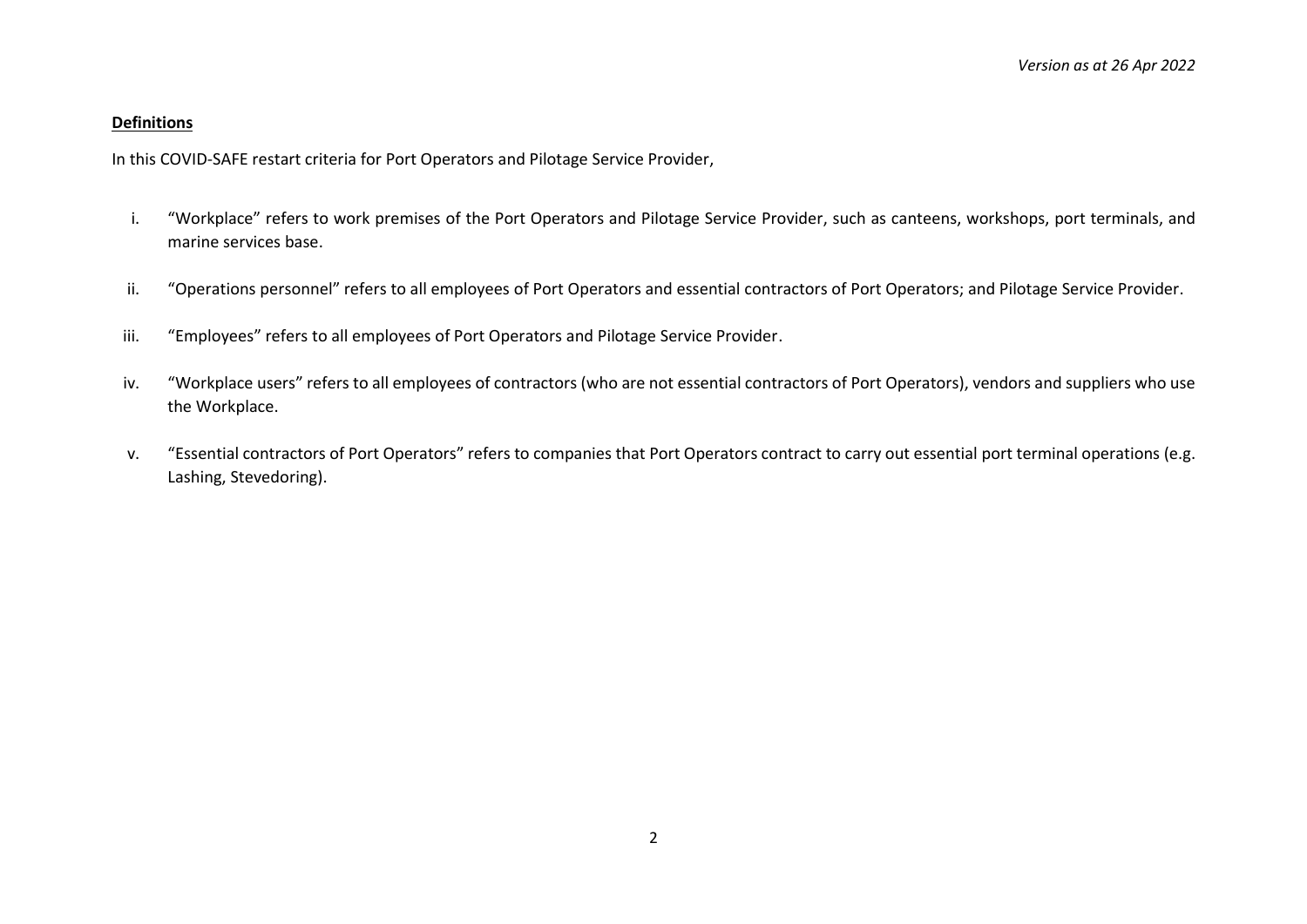## **COVID-Safe Workplace Criteria**

#### **Requirement**

To resume business activities, all Port Operators and Pilotage Service Provider must fulfil these requirements below.

*Note: The Government will take action against errant employers, including enforcement under the relevant law, cessation of operations, suspension or revocation of licences.*

A. Implement a system of Safe Management Measures (SMMs) at workplaces

1) Establish and implement a system of SMMs to provide a safe working environment and minimise risks of outbreaks. Implement the SMMs in a sustainable manner as far as practicable.

2) Implement a detailed monitoring plan to ensure compliance with SMMs and issues (e.g. remedy of non-compliance, risk mitigation) are resolved in a timely manner.

3) Ensure that all employees properly wear the appropriate PPE at all times.

B. Ensure cleanliness of workplace

Sanitation and Hygiene of Common Areas and Facilities

4) Clean and disinfect all common facilities and high touch areas at least once a day or once per every shift change where there is shift work. Common facilities and high touch areas include, but are not limited to, the following:

- Canteens, cafeteria, pantries, and rest spaces, including smoking areas
- Company Provisioned Transportation (e.g. Buses, Lorries, Cars, Launches)
- Toilets and hand-wash stations
- Doors and windows
- Lifts, stairways, corridors, and walkways

5) At all toilet and hand-wash stations, cleaning agents (i.e. hand soap, toilet paper) must be available and/or functioning at all times. Spare supplies for replenishment must be available.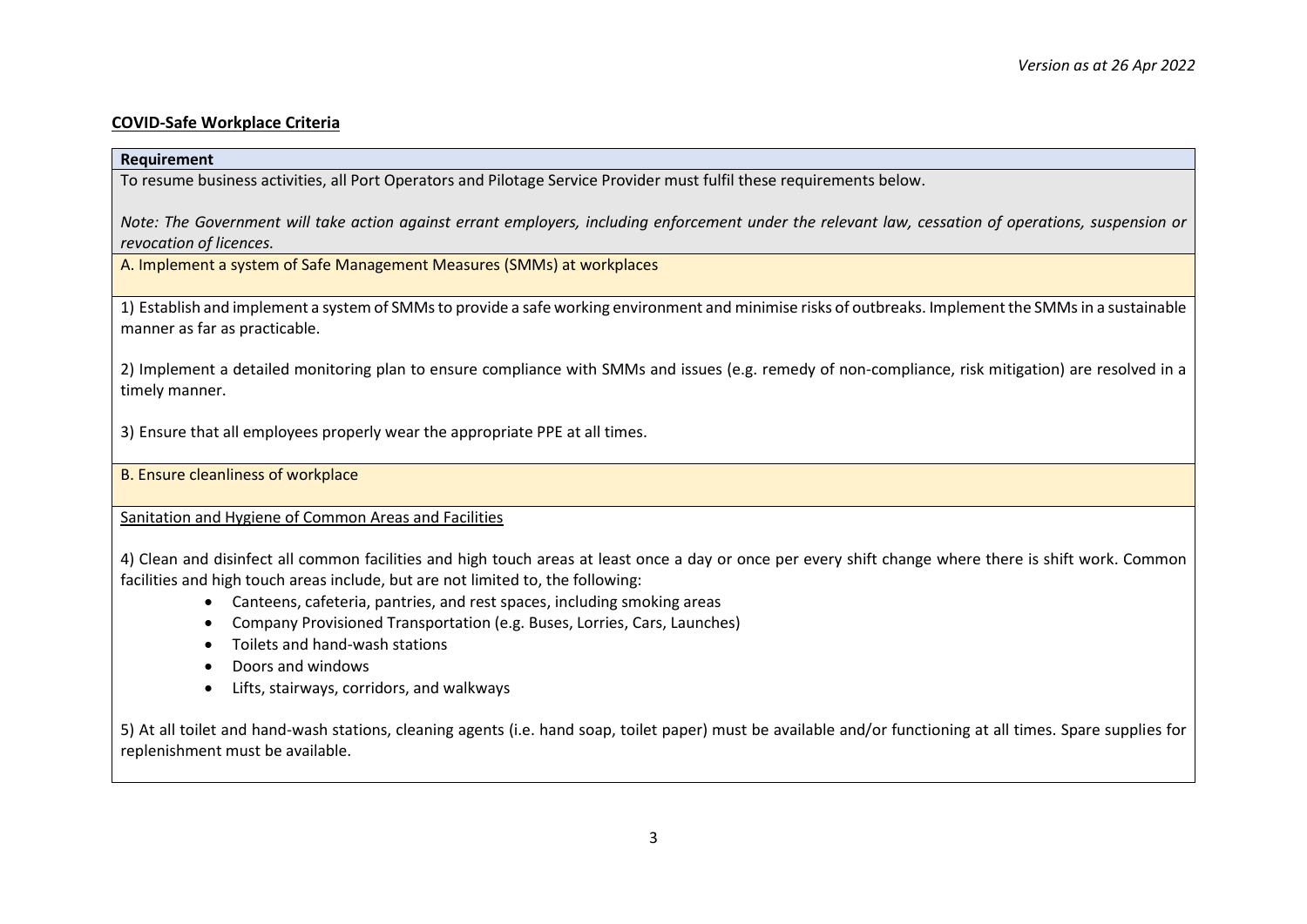### **Requirement**

6) Disinfecting agents (e.g. hand sanitiser) must be installed at all human traffic stoppage points within the facility (e.g. entrances, reception areas, security guardhouse and lift lobbies). All installed disinfecting agents must be available and/or functioning at all times. Spare supplies for replenishment must be available.

7) Self-disinfecting liquids can be applied to high touch areas periodically as specified in the product specifications.

C. Additional measures for Port Operators and Pilotage Service Provider for operations personnel boarding a vessel berthed alongside port terminals or to carry out pilotage service onboard the vessel; and workplace users boarding a vessel berthed alongside port terminals

8) Remind operations personnel boarding a vessel berthed alongside port terminals or to carry out pilotage service onboard the vessel; and workplace users boarding a vessel berthed alongside port terminals, to also comply with measures in **Annex A.**

D. Additional measures for Port Operators and Pilotage Service Provider for harbour craft alongside, or moored at its port terminals and marine services base

9) Allow provisions and stores ordered by the harbour craft licence holder to be supplied to the harbour craft. Contactless delivery of provisions and stores is encouraged.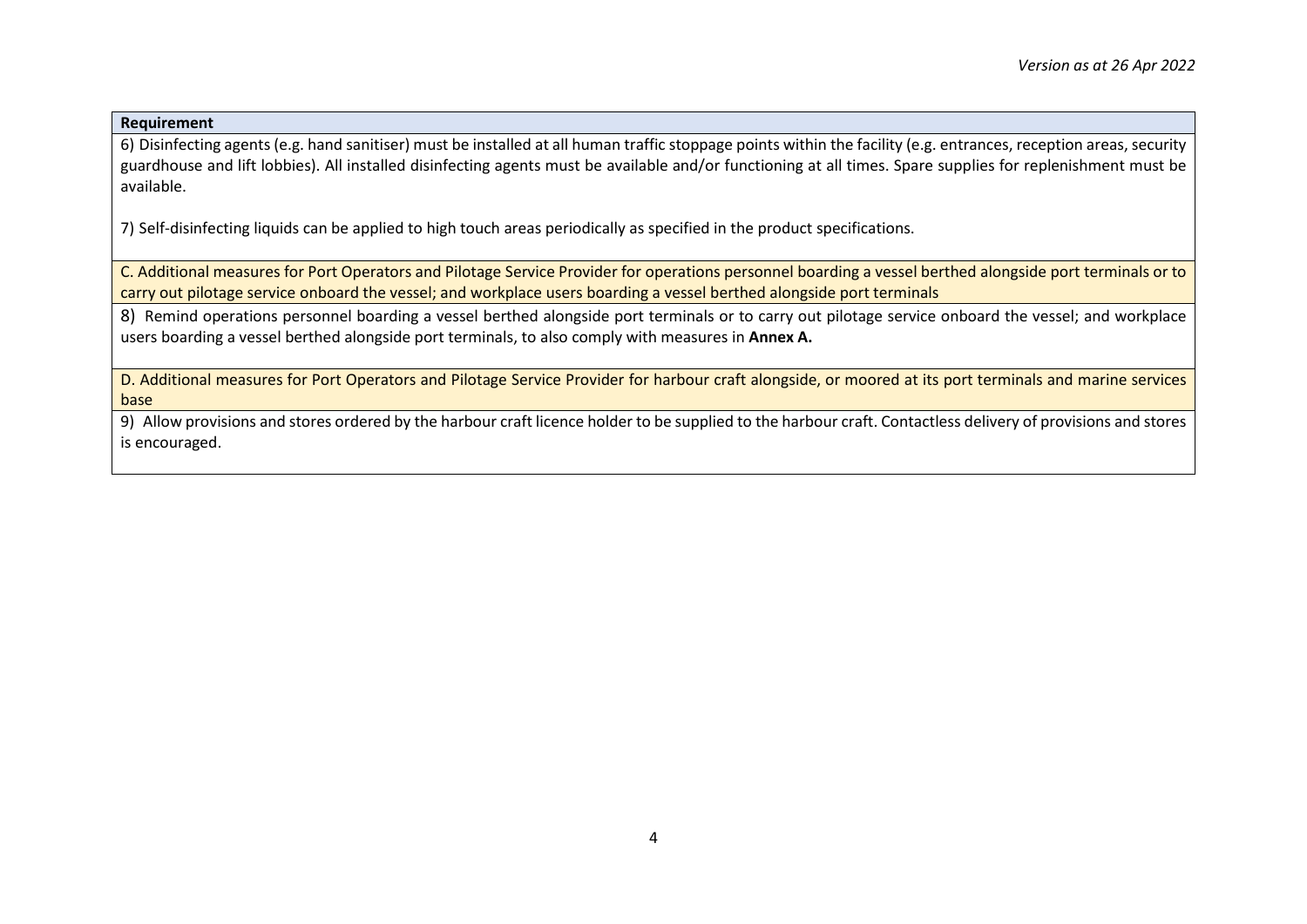### Management of Suspected Cases

#### **Requirement**

E. Handling of suspect and/or confirmed cases

10) Port Operators and Pilotage Service Provider shall encourage their employees to visit only one clinic for check-ups when unwell. However, if this is not possible, Port Operators and Pilotage Service Provider shall encourage its employees to inform the clinic of all recent doctor visits over past 7 days for any symptoms that may be related to COVID-19.

- a) Port Operators and Pilotage Service Provider shall require their employees to submit records of their MCs (where available) and diagnoses provided (for COVID-19-related symptoms, including acute respiratory infections), and if they were tested for COVID-19 and the results of their tests.
- b) Port Operators and Pilotage Service Provider shall take preventive actions to guard against incipient outbreaks at the workplace, such as requiring their employees on MCs to closely monitor their health before returning to the workplace and requiring these employees' close contacts at the workplace to monitor their health more regularly.

11) Establish and maintain the following process for the management of all unwell, suspected, and at-risk operations personnel and workplace users onsite.

- a) Port Operators and Pilotage Service Provider shall require any operations personnel and workplace users who is feeling unwell or showing symptoms of illness to report to his employer, and implement MOH's Health Protocols 1-2-3. Port Operators and Pilotage Service Provider must track and record cases involving their employees as part of SMMs.
- b) For incapacitated or unconscious individuals at the workplace clear the area of other personnel and administer aid immediately. Port Operators and Pilotage Service Provider should call 995 for an emergency ambulance to ferry them to the nearest hospital.
- c) Port Operators and Pilotage Service Provider must ensure they have an incident response and evacuation plan (including evacuation route, transport arrangement, designated clinic, etc.) for any suspected/confirmed conscious/unconscious cases to be included in the SMM plan with necessary and sufficient PPE kept on standby as well as temporary isolation areas/facilities.
- d) If required by MPA, Port Operators and Pilotage Service Provider must inform and provide all information requested by MPA and relevant authorities where there are COVID-19 positive cases detected during the PCR test and/or ART of operations personnel.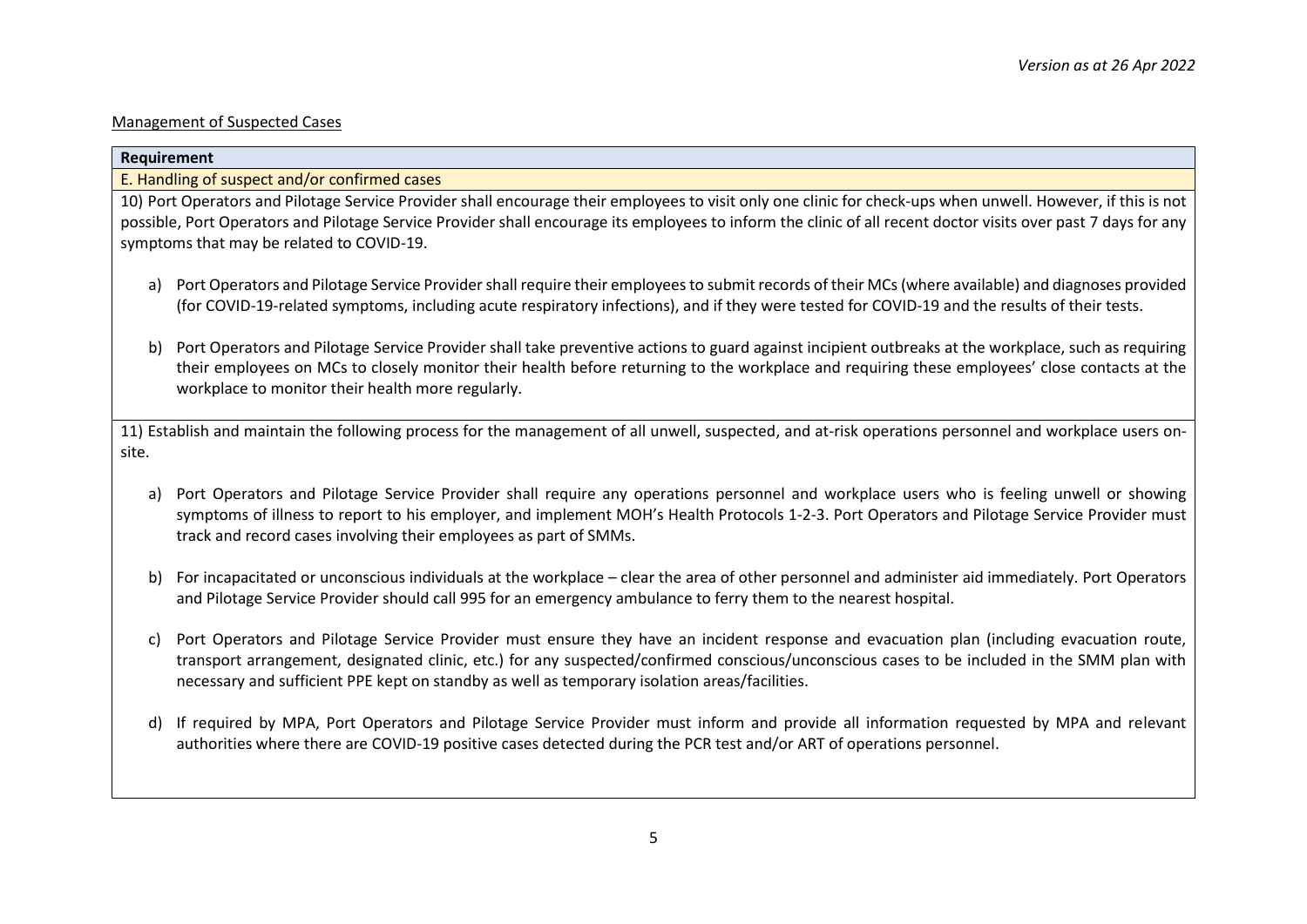## **COVID-Safe Accommodation Criteria**

#### **Requirement**

To resume business activities, all Port Operators must fulfil these requirements below.

*Note: The Government will take action against errant employers, including enforcement under the relevant law, cessation of operations, suspension or revocation of licences.*

Safe Accommodation

F. SMMs at living premises under Port Operators' management (e.g. Dormitories, HDB flats)

12) Conduct routine cleaning of common areas in the accommodation and ensure that accommodation is well-ventilated.

## **COVID-Safe Transportation Criteria**

**Requirement**

To resume business activities, all Port Operators and Pilotage Service Provider must fulfil these requirements below.

*Note: The Government will take action against errant employers, including enforcement under the relevant law, cessation of operations, suspension or revocation of licences.*

Safe Transport

G. Measures for transportation of operations personnel to/from/within the Workplace/Accommodation

13) Adhere to guidelines stipulated by Ministry of Manpower (MOM) and Land Transport Authority (LTA).

14) Ensure vehicle is disinfected regularly.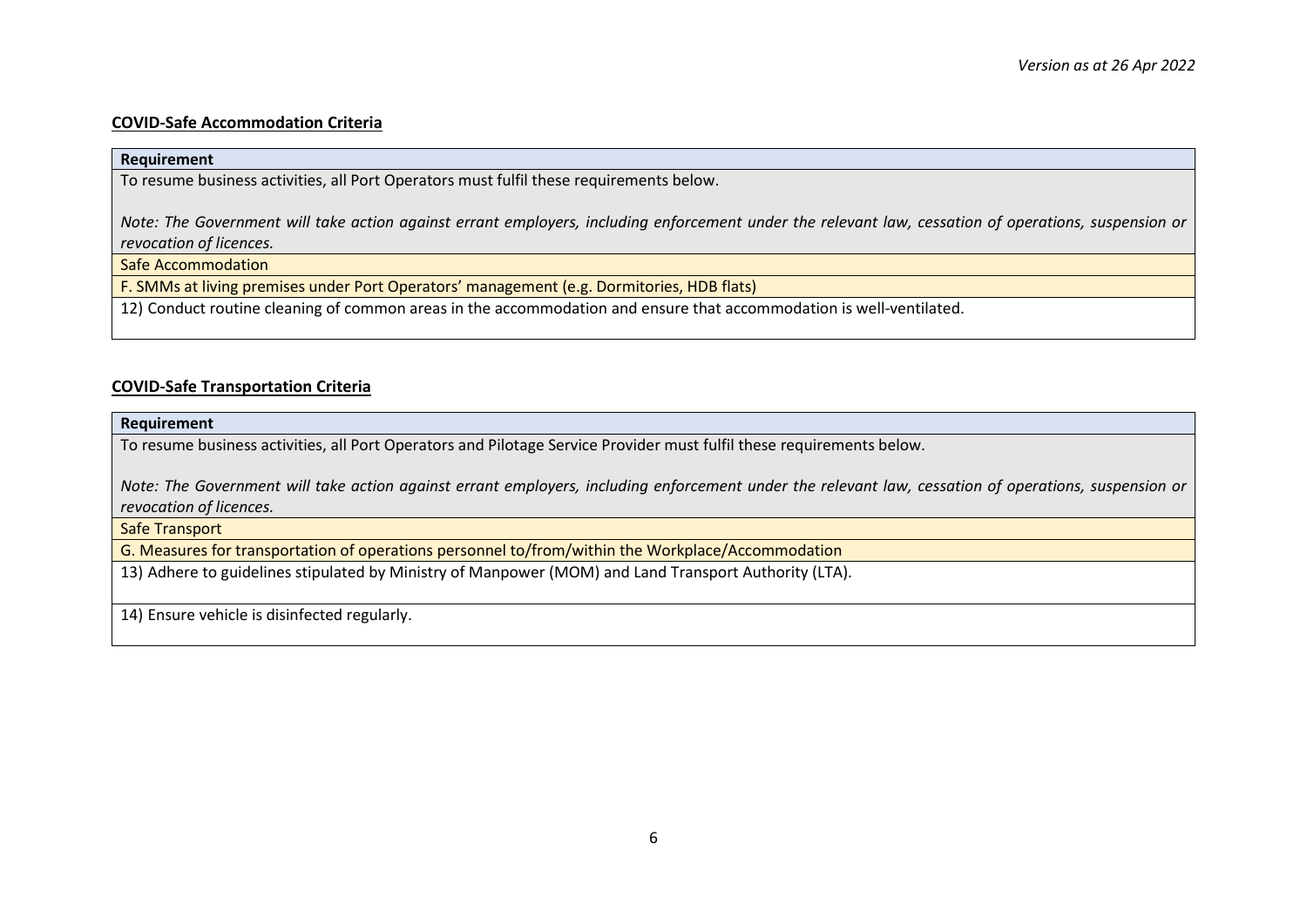## **Enforcement**

15) MPA may conduct enforcement checks to ensure compliance with this set of COVID-19 safe restart criteria for Port Operators and Pilotage Service Provider, including SMMs proposed by the companies. Enforcement action will be taken against offenders who fail to comply.

16) Under the COVID-19 (Temporary Measures) Act 2020, failure to comply with SMMs is punishable with a fine of up to \$10,000, imprisonment of up to 6 months, or both, for first time offenders. Repeated non-compliance is punishable with a fine of up to \$20,000, imprisonment of up to 12 months or both.

17) MPA may also take actions based on the conditions in the Public Licence(s) issued to the Port Operators and Pilotage Service Provider and Part XII of the Maritime and Port Authority of Singapore Act, such as the issuance of a direction for closure of affected premises or cessation of affected operations or imposition of a fine as MPA deems fit.

18) Enforcement action may be taken by any of the following persons:

- A police officer;
- A Health Officer appointed under section 4(1)(a) or (b) of the Infectious Diseases Act;
- A public officer;
- An officer of a statutory body;
- An auxiliary police officer; and
- An employee of a prescribed institution under the Infectious Diseases Act.

19) Identity of enforcement officers can be verified via their authority cards or public service identification cards.